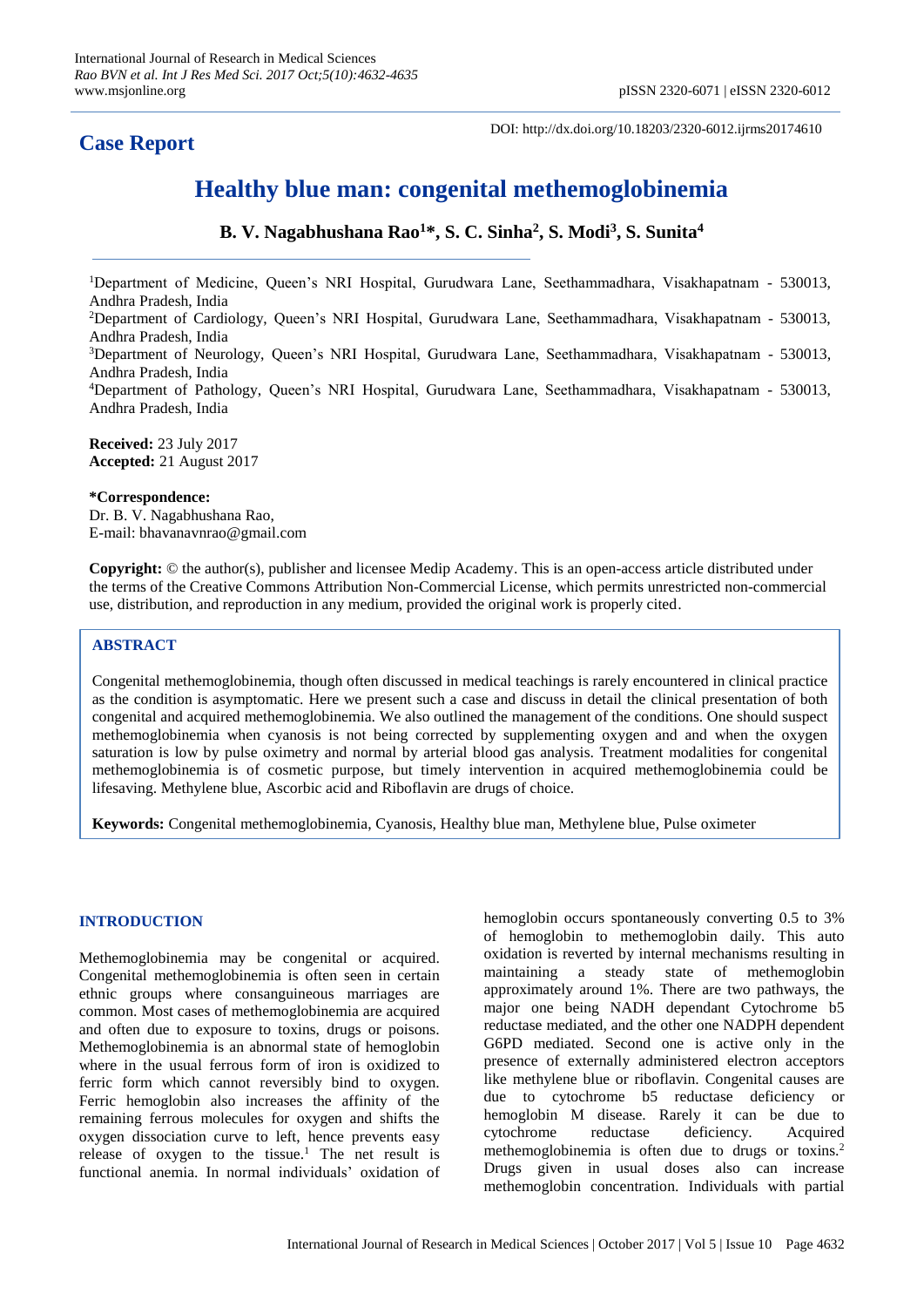cytochrome b5 reductase deficiency and children whose enzyme activity is half the normal are vulnerable. Dapsone is the most common drug implicated as well as local anesthetic agents. Inhaled nitric oxide, aniline dyes and other related products may be involved. Methemoglobinemia precipitated by heroin, cocaine and other street drugs may be a diagnostic difficulty.

## **CASE HISTORY**

A forty-year-old male patient was referred from Primary Hospital to our hospital for immediate admission and management on 27 May 2016. He was a healthy heavy vehicle driver who had never been hospitalised earlier. He attended Primary hospital for cough, cold and mild breathlessness on exertion. As the doctor found him having clubbing, cyanosis and high hemoglobin and low oxygen saturation by pulse oximetry he was urgently referred to our hospital. He was healthy and except for recent respiratory complaints, he had never been to hospital. He is known to have bluish discoloration of hands, feet and tongue since childhood.



**Figure 1: Cyanosed lips.**



**Figure 2: Cyanosed tongue.**

Abnormal shape of nails was pointed out by his classmates in primary school. None of his family members or ancestors had similar illness. On clinical examination, he has gross finger clubbing and cyanosis, both central and peripheral. Blood pressure was 120/80mmHg, Pulse 72/minute, weight 76kg, height 5feet 6 inches and body mass index of 27. Respiratory system was normal on examination. Heart sounds were normal and no murmur was heard. Abdominal examination revealed no organomegaly. Neurological examination was normal. His lips (Figure 1), tongue (Figure 2) and hands (Figure 3) were discolored. Nails show clubbing and cyanosis (Figure 4).



**Figure 3: Cyanosed hands.**



**Figure 4: Clubbing and cyanosis.**

#### *Investigations*

#### *Hemoglobin*

18.5grams (13.0-18.0), platelets: 180000 (150000- 400000) and total white cell count: 4,800 (4000-11000). Random blood sugar, creatinine, liver function tests, thyroid function test, serum electrolytes, lactate dehydrogenase (LDH), chest x-ray, ECG, echocardiography and ultrasound examination of the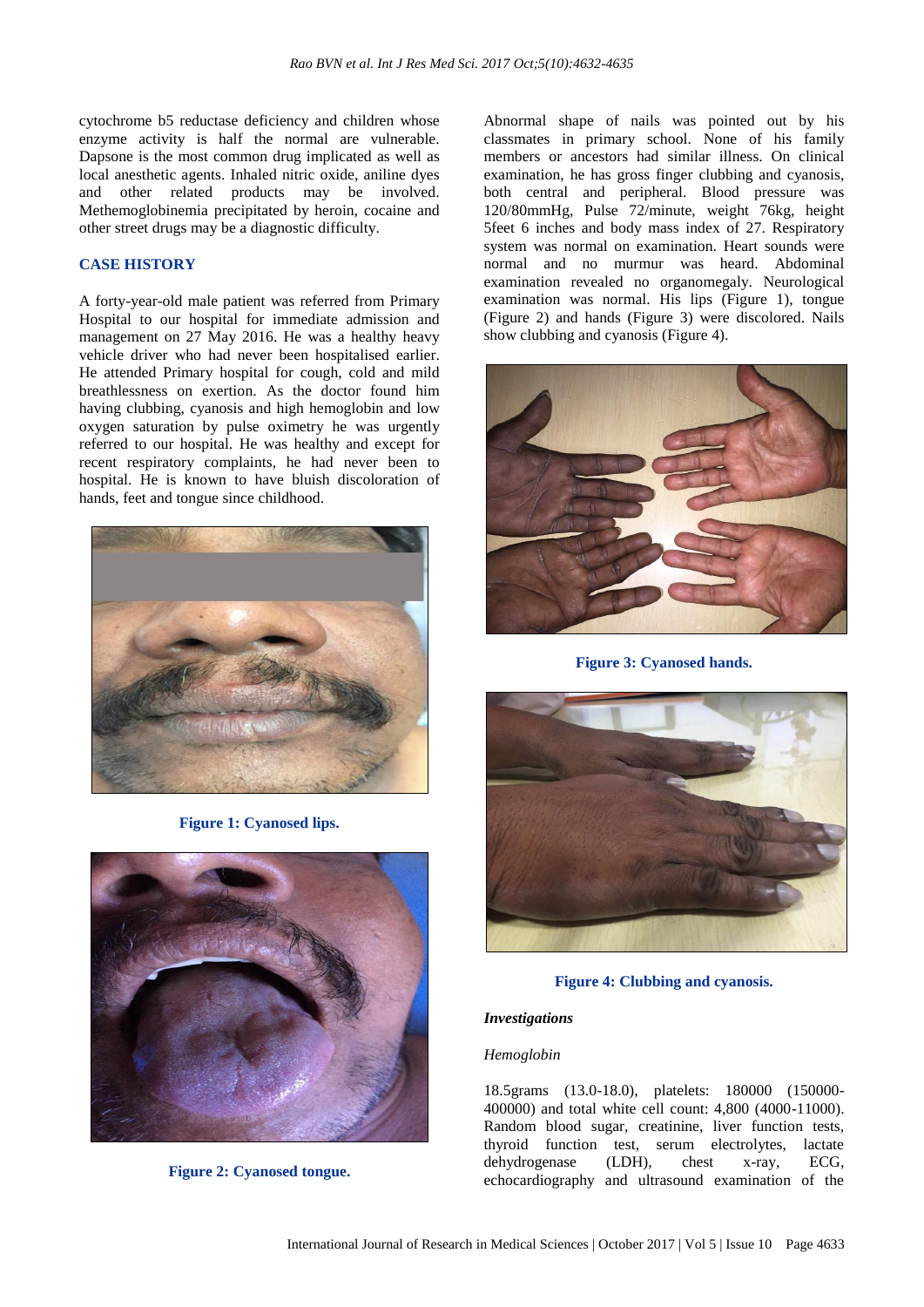abdomen were normal. Peripheral smear examination showed polycythaemia but did not show abnormal cells.

Hemoglobin electrophoresis was normal. Oxygen saturation by pulse oximetry had shown saturation of 85% (Figure 5) whereas by arterial blood gas analyser saturation was 97.6% (Figure 6).



#### **Figure 5: Pulse oximetry.**

|                                                          | RADIOMETER ABL80 FLEX                                         |                 |
|----------------------------------------------------------|---------------------------------------------------------------|-----------------|
|                                                          | <b>OUEENS NRI HOSPITAL</b>                                    |                 |
|                                                          | <b>GURUDWARA JN</b>                                           |                 |
|                                                          | VISAKHAPATNAM-13                                              |                 |
|                                                          | PATIENT RESULTS                                               |                 |
|                                                          |                                                               |                 |
|                                                          | Analysis time: 27-May-16 19:53:39                             |                 |
| Sample type: Arterial                                    |                                                               |                 |
|                                                          |                                                               |                 |
|                                                          | MEASURED VALUES                                               |                 |
| Blood Gas (37°C)                                         | 7.38                                                          | $[7.35 - 7.45]$ |
| pH                                                       |                                                               | $[32.0 - 48.0]$ |
| DCO <sub>2</sub>                                         | $32.0$ mmHq                                                   | $[83 - 108]$    |
| DO <sub>2</sub>                                          | 99 minhig                                                     |                 |
| Hematocrit                                               |                                                               |                 |
| $HCl^{55}$                                               | 61%                                                           | $[10 - 75]$     |
|                                                          |                                                               |                 |
| Electrolytes Metabolites                                 |                                                               |                 |
| $c$ Na"                                                  | $142$ mmol/L                                                  | $[136 - 146]$   |
| cK'                                                      | $3.97$ mmo <sup>y</sup> L                                     | $[3.40 - 4.50]$ |
| $cCa2+$                                                  | $4.67$ mo/dL                                                  | $[2.00 - 6.01]$ |
| cCT                                                      | 106 mmol/L [98 - 106]                                         |                 |
|                                                          |                                                               |                 |
| <b>Track</b>                                             | DERIVED VALUES                                                |                 |
| $c$ <sub>t</sub> $+$ ib                                  | $20.0$ $q/dL$                                                 |                 |
| $cHCO3$ (P)                                              | 18.3 mmol/L                                                   |                 |
| $cHCO3-(P,s.)$                                           | $20.3$ mmol/L                                                 |                 |
| cBase(B)                                                 | $-5.1$ mmol/L                                                 |                 |
| cBase(Ecf)                                               | $-5.9$ mmol/L                                                 |                 |
| ctCO <sub>2</sub> (B)                                    | 14.9 mmol/L                                                   |                 |
| $c$ t $COx(P)$                                           | 19.3 mmol/L                                                   |                 |
| cCa <sup>2</sup> (7.40)                                  | 4.61 mg/dL                                                    |                 |
| Anian                                                    |                                                               |                 |
|                                                          | $21.8$ mmol/L                                                 |                 |
| $Gap(K^*)$                                               | 17.8 mmol/L                                                   |                 |
| Anion Gap                                                | 97.6%                                                         |                 |
| SO <sub>2</sub>                                          | 27.3 Vol%                                                     |                 |
| $c_1O_2$                                                 |                                                               |                 |
| RI.                                                      | N/D %                                                         |                 |
|                                                          | <b>MESSAGES</b>                                               |                 |
| N/D not derived                                          |                                                               |                 |
|                                                          | PATIENT INFORMATION                                           |                 |
|                                                          |                                                               |                 |
| User: ANONYMOUS                                          |                                                               |                 |
|                                                          |                                                               |                 |
|                                                          |                                                               |                 |
|                                                          |                                                               |                 |
|                                                          |                                                               |                 |
|                                                          |                                                               |                 |
| Analyzer s/n: 303811<br>Sequence: 40348<br>Sample#: 6340 | Software version: 3.11 (BASIC)<br>Printed: 27-May-16 19:53:42 |                 |

**Figure 6: Arterial blood gas.**

Phlebotomist found that blood was abnormally colored, dark brown instead of the usual red (Figure 7). Methemoglobin estimated by spectrophotometer was 38% (1-2% normal).





## **DISCUSSION**

Congenital methemoglobinemia is often discovered accidentally. Our patient attended the clinic for trivial respiratory symptoms and further investigated for the presence of cyanosis. Except for a headache and fatigability, individuals with congenital methemoglobinemia with chronically elevated methemoglobin levels up to 40% can be asymptomatic.<sup>3</sup> Acute rise in methemoglobin due to exposure to drugs or toxins may make them symptomatic. Life expectancy will be normal. Polycythaemia may be the only hematological abnormality one may find, as in our patient. <sup>4</sup> This condition has to be suspected when clinical symptoms are associated with normal saturation by ABG and low saturation by pulse oximetry i.e. mismatch of oxygen saturation between and ABG and Pulse oximeter. <sup>5</sup> Rad 57 pulse oximeter uses eight wavelengths may pick up methemoglobin but may be inaccurate at low saturations.<sup>6</sup> Cyanosis in generations suggest autosomal dominant Hemoglobin M disease, affected siblings and healthy parents suggest autosomal recessive cytochrome b5R deficient congenital methemoglobinemia. Hemoglobin electrophoresis distinguishes Hemoglobin M disease. Measurement of cytochrome b5R and cytochrome b5 is possible in specialty laboratory. All the other causes of deoxygenation of Hemoglobin, which can cause cyanosis should be excluded. Sulfhemoglobin if exceeding 0.5mg/dl can cause cyanosis and to be differentiated.